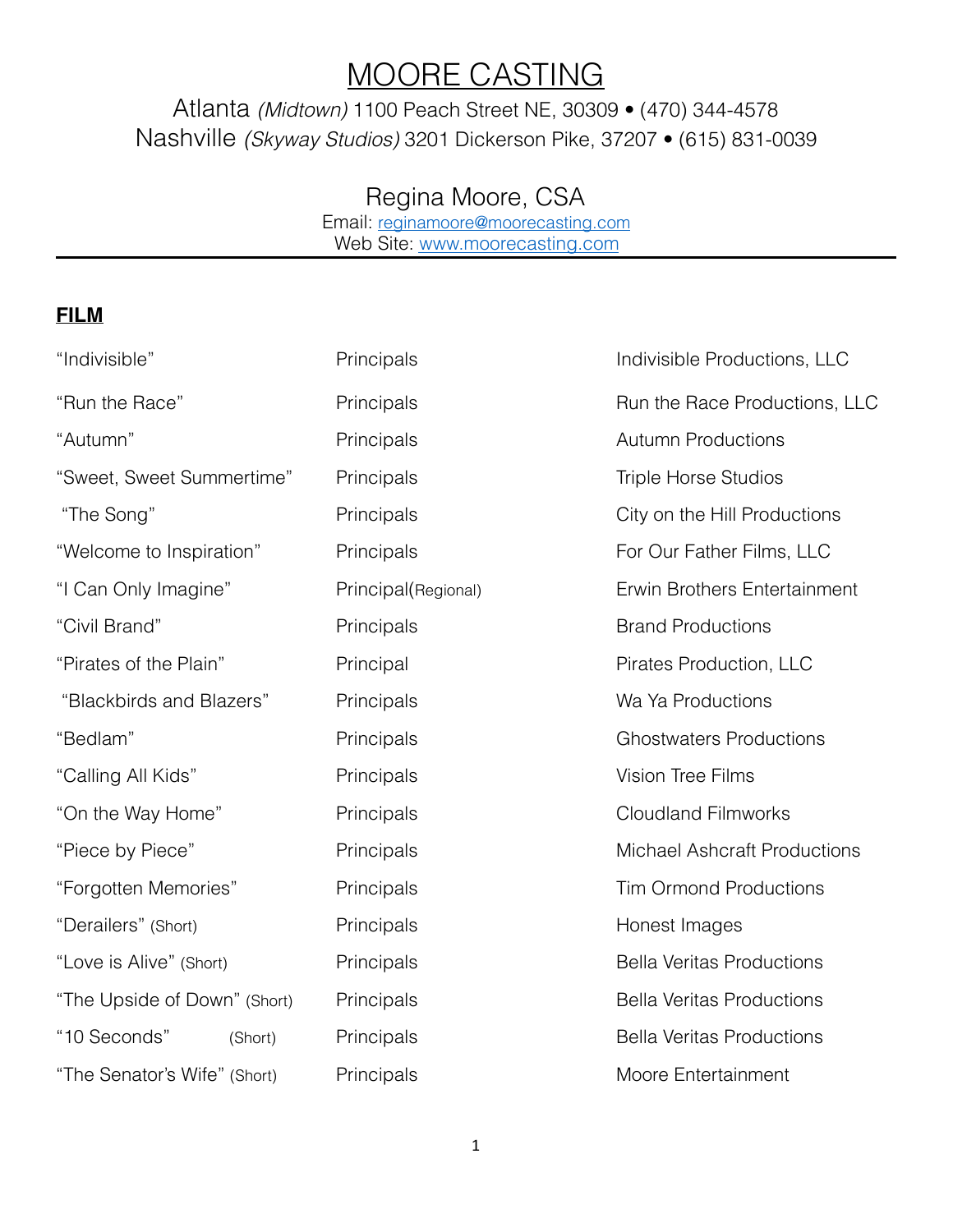| <b>TELEVISON</b><br>"Larry The Cable Guy's                                       | Principals |
|----------------------------------------------------------------------------------|------------|
| Hula Palooza Christmas Luau"<br><b>CMT "Most Wanted Live" Hosts - Principals</b> |            |
| TV Series (3 years)<br>Disney Channel's "It's a Trip"<br><b>TV Series</b>        | Principals |
| "The Sullivan Sisters"<br>PAX Channel - TV Series                                | Principals |
| "AHA" (TV Mini Series)                                                           | Principals |
| CMT "Ultimate Country Home" - Principal<br>Host                                  |            |
| American Movie Classics -<br>"Date Night"                                        | Principals |
| "Klutz Around the House"<br><b>TV Series</b>                                     | Principals |
| "Generation 01" TV Series<br>Hosts                                               | Principals |
| "Hit Trip" - TV Series<br>Hosts                                                  | Principal  |
| "Faith Café" TV Series Host /<br>Co-Host (2 years)                               | Principal  |
| 2016 "CMT Music Awards<br>Opener" to show                                        | Principals |
| 2015 "CMT Music Awards<br>Opener" to show                                        | Principals |
| NFL Monday Night Football<br>Opener to show w/Tim McGraw                         | Principals |
| <b>PBS Outdoor Host</b>                                                          | Principal  |
| 2003-2011 GAC "Opry Live"<br>Hosts                                               | Principals |
| TV Discovery Health Network<br>"Amazing Babies"                                  | Principal  |
| <b>CMT</b> "Road Pranks"                                                         | Principals |
| CMT "20 Sexiest Southern Women" Principals                                       |            |

Taillight TV

Country Music Television

Brad Lachman Production

Franklin Films

City on a Hill Productions

Country Music Television

Coffee Club Pictures

Home/Garden Network

Stephen Yake Productions

Country Music Television

LifeSprings Resources

Country Music Television

Country Music Television

NFL Films

PopFizz

Great American Country

Mike Mathis Productions

Country Music Television **Cloudland Productions**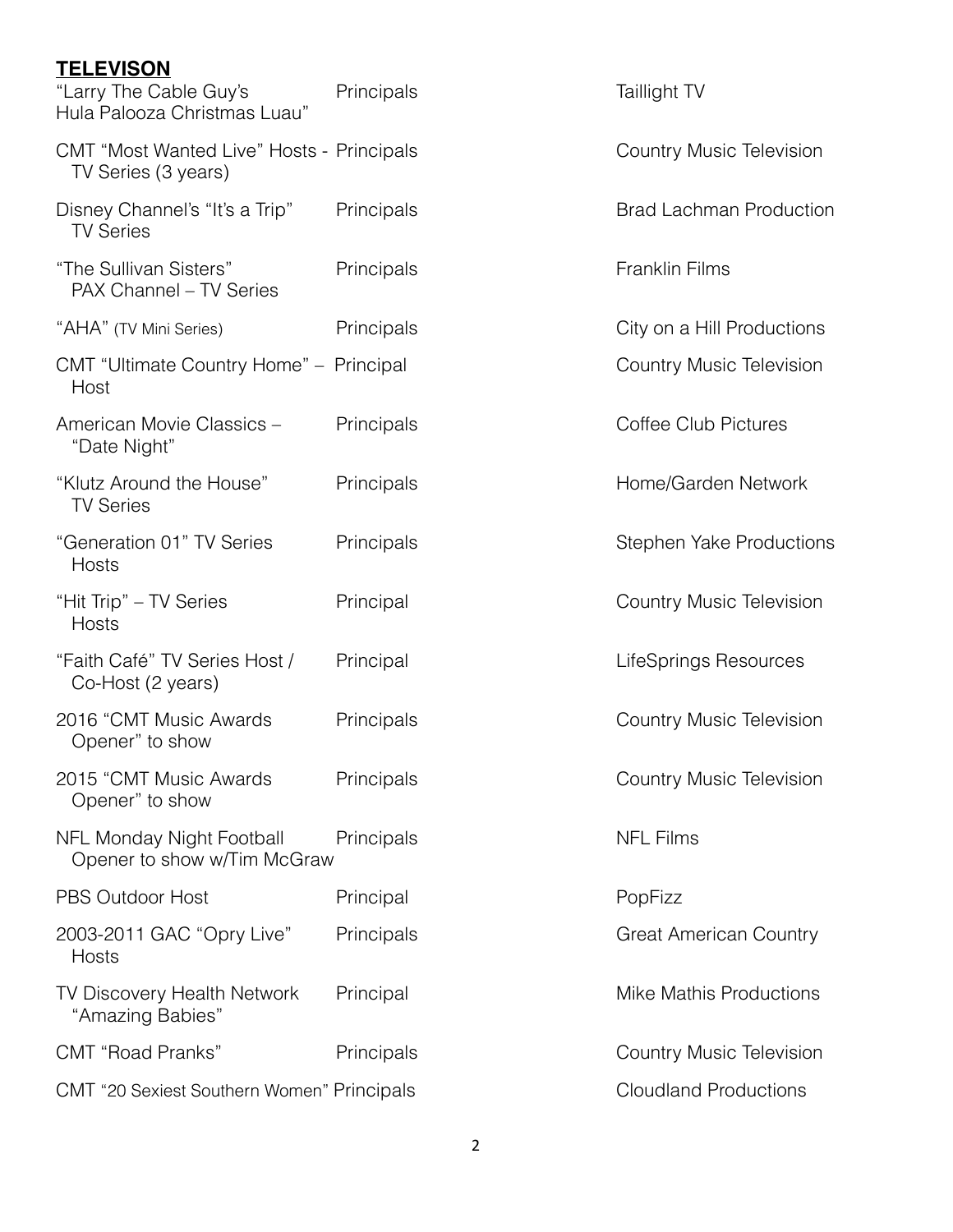| CMT "20 Sexiest Southern Men"                                                  | Principals |
|--------------------------------------------------------------------------------|------------|
| "Gospel Dream" Host                                                            | Principal  |
| <b>CMT</b> "Most Wanted Live" Tour                                             | Principals |
| "It's a Miracle" PAX<br><b>TV Series</b>                                       | Principals |
| 2000 CMA Awards Show -<br>Opener For (Mini) Dixie Chicks                       | Principals |
| "Shop at Home" Network - Hosts Principals                                      |            |
| CMT "The Lawn Angels"<br><b>TV Pilot</b>                                       | Principals |
| "The Amazing 20 <sup>th</sup> Century"                                         | Principals |
| Sawyer Brown Christmas Special Principals                                      |            |
| CMT "99 Countdown" (2X)                                                        | Principals |
| "Methodist Healthcare Minute"                                                  | Principal  |
| <b>REALITY</b><br>Caving Project/Discovery Channel Principals                  |            |
| "Micro Championship Wrestling"<br>- TruTV                                      | Principals |
| "Endurance 4"                                                                  | Principals |
| "America's Most Talented Kids / Principals<br>America's Most Talented Seniors" |            |
| <b>CMT "Spring Break Special"</b>                                              | Principals |
| "I Wanna Date a Race Car Driver"<br>Speed Channel                              | Principals |
| MTV "Xtremely Old" - TV Pilot                                                  | Principals |
| CMT "The Shot" - TV Pilot                                                      | Principals |
| CMT "The Visitors" - TV Pilot                                                  | Principals |
| CMT "MWL Wedding Contest"                                                      | Principals |
| <b>CMT "Fan Dunk Game Show"</b><br><b>TV Pilot</b>                             | Principals |
| CMT "Ultimate Fan Showdown" Principals<br><b>TV Pilot</b>                      |            |

Cloudland Productions Gospel Music Channel Country Music Television Tri Crown Productions Al Hagaman, Business Mgr. Shop at Home, Inc. Planet Grande Pictures Ashhi TV – Japan McCommera Filmworks Picture Vision Lewis Advertising S Pyburn Films Fresh Horse, Inc. Fox Network NBC/Discovery Kids Network Taillight TV High Five Entertainment Idiot Box Productions Live Animal Productions Painless Productions Country Music Television Country Music Television Country Music Television